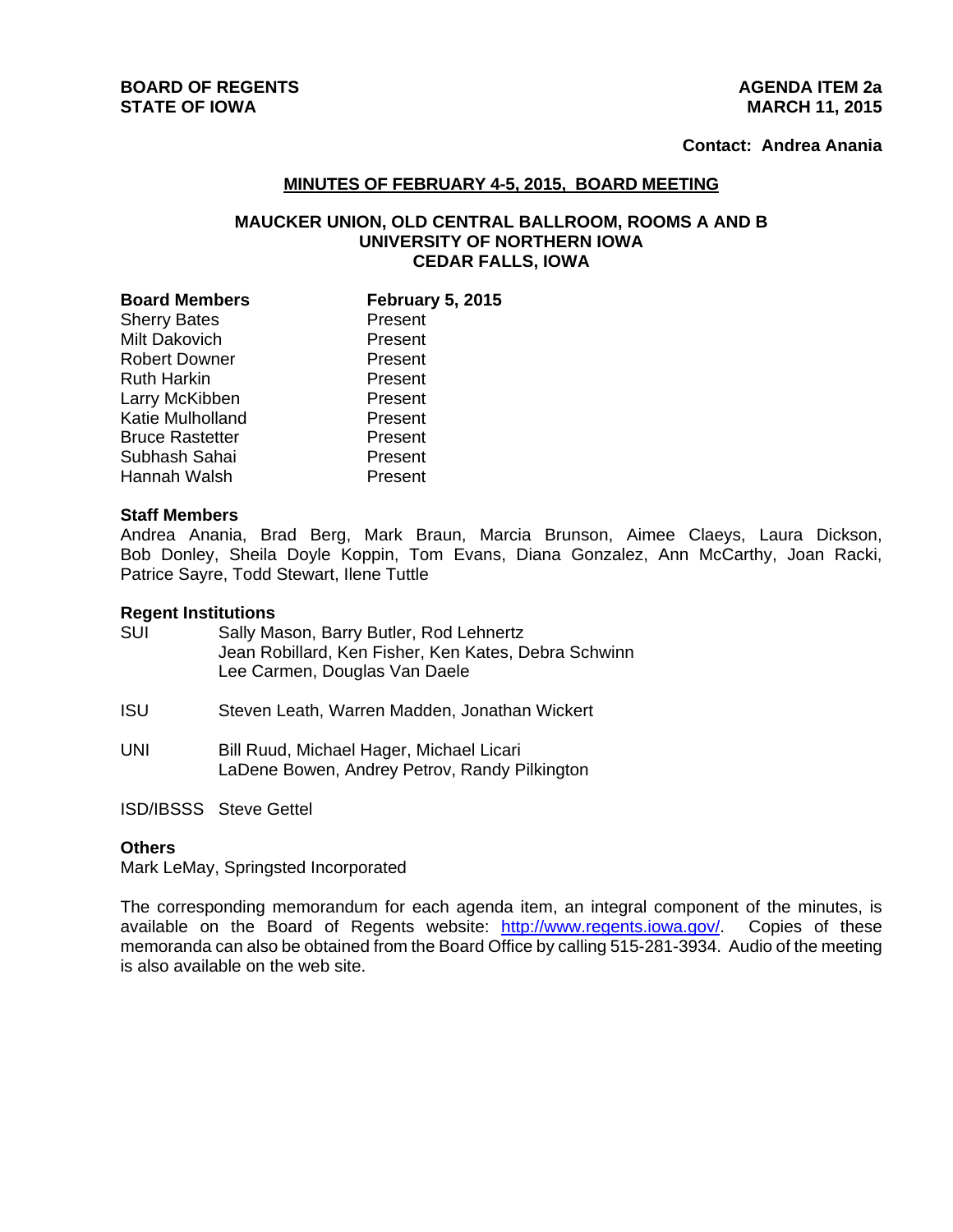## **BOARD OF REGENTS** AGENERAL BOARD OF REGENTS **STATE OF IOWA PAGE 2**

## **February 4, 2015**

*The Education and Student Affairs Committee met at 3:30 p.m.* 

#### **February 5, 2015**

*The Property and Facilities Committee met at 9:00 a.m.* 

#### **Call to Order for February 5, 2015**

President Pro Tem Mulholland called the Board of Regents meeting to order at 10:20 a.m.

Roll Call:

| Regent  | <b>Bates</b> | )akovich | <b>Jowner</b> | Harkın | McKibben | Mulholland | ີ <sub>ີ</sub> າhai | Walsh |
|---------|--------------|----------|---------------|--------|----------|------------|---------------------|-------|
| Present |              |          |               |        |          |            |                     |       |
| Abser   |              |          |               |        |          |            |                     |       |

## **University of Iowa Hospitals and Clinics Committee**

The University of Iowa Hospitals and Clinics Committee met at this time.

## **Board Receipt of Committee Report**

- MOVED by SAHAI, SECONDED by DAKOVICH, to:
	- ▶ Receive the report of Operational and Financial Performance;
	- ▶ Receive the presentation on Health Information Technology Driving Clinical Value;
	- Approve UIHC's request to purchase the equipment, furniture, inventory, active medical records, licenses, physician workforce, non-physician workforce, and other related business assets from Iowa City Heart Center, P.C. for \$1,170,000;
	- $\blacktriangleright$  Approve the minutes of the December 3, 2014, Telephonic Committee Meeting; and
	- Receive the report of the University of Iowa Hospitals and Clinics Committee.

| Regent | 3ates        | Jakovich | Downer | Harkir       | McKibber | Mulholland |    |  |  |
|--------|--------------|----------|--------|--------------|----------|------------|----|--|--|
| Aye    | $\mathsf{x}$ |          |        | $\mathsf{X}$ |          |            |    |  |  |
| Abser  |              |          |        |              |          |            | ,, |  |  |

MOTION APPROVED by ROLL CALL.

#### **Audit/Compliance and Investment Committee**

The Audit/Compliance and Investment Committee met at this time.

#### **Board Receipt of Committee Report**

- MOVED by DOWNER, SECONDED by WALSH, to:
	- ▶ Receive the original and follow-up internal audit reports;
	- Receive the external audit report for the University of Iowa Hospitals and Clinics; and
	- Receive the report of the Audit/Compliance and Investment Committee.

| Regent | 3ates | Jakovich | Jowner | Harkin | McKibber | Mulholland |    | Sahai | Walsł |  |
|--------|-------|----------|--------|--------|----------|------------|----|-------|-------|--|
| Aye    |       |          |        |        |          |            |    |       |       |  |
| Absen  |       |          |        |        |          |            | ,, |       |       |  |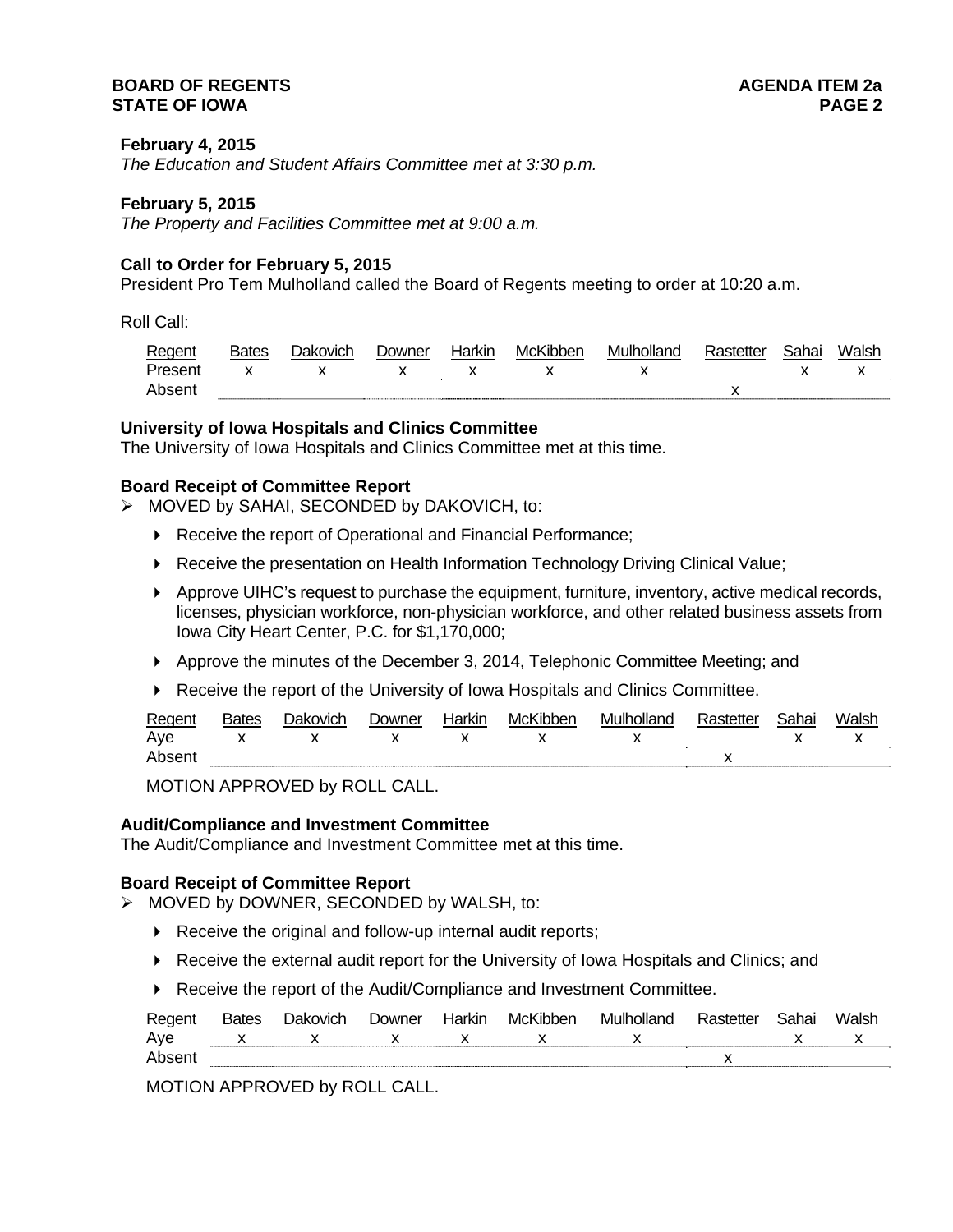## **BOARD OF REGENTS AGENER AGENERAL LIMIT CONTROL STATE OF IOWA** PAGE 3

## **CONSENT AGENDA**

- Minutes of November 14, 2014, Telephonic Board Meeting
- Minutes of December 3, 2014, Telephonic Board Meeting
- Semi-Annual Claims Activity Reports: July 1, 2014 December 31, 2014
- ▶ Annual Diversity Report
- Appointments
- ▶ Adoption of Amendments to Iowa Administrative Code 681 Chapter 1
- ▶ Notice of Intent to Amend Iowa Administrative Code, Chapter 1
- MOVED by MCKIBBEN, SECONDED by DAKOVICH, to approve items on the CONSENT AGENDA.

| Regen | ⊰ates | ייט<br>kovich | Jowner | Harkır | McKibben | Mulholland | Sahai | Walsh |
|-------|-------|---------------|--------|--------|----------|------------|-------|-------|
| Aye   |       |               |        |        |          |            |       |       |
| Ahear |       |               |        |        |          |            |       |       |

MOTION APPROVED by ROLL CALL.

## **Resolution for the Sale and Issuance of \$32,335,000 Athletic Facilities Revenue Bonds, Series I.S.U. 2015**

Policy and Operations Officer Joan Racki introduced Mark LeMay from Springsted, Incorporated, the Board's municipal advisor.

Mark LeMay reported that: (1) six bids were received; (2) the winning bid was submitted by Piper Jaffray & Co. and (3) the true interest cost was 3.007%.

 MOVED by DAKOVICH, SECONDED by WALSH, to approve A Resolution providing for the sale and authorizing and providing for the issuance and securing the payment of \$32,335,000 Athletic Facilities Revenue Bonds, Series I.S.U. 2015, for the purpose of constructing and equipping improvements at Jack Trice Stadium, funding a debt service reserve fund, and paying costs of issuance.

| Regent | Bates | ובו<br>ovich | )owner | 'kıı | MC. | MI |  | 'Valsı |
|--------|-------|--------------|--------|------|-----|----|--|--------|
| Aye    |       |              |        |      |     |    |  | ,,     |
| Ahse   |       |              |        |      |     |    |  |        |

MOTION APPROVED by ROLL CALL.

## **2014 Battelle Report – "Iowa's Re-envisioned Economic Development Roadmap"**

UNI Business and Community Services Executive Director Randy Pilkington presented the 2014 Battelle Report recommendations.

In response to questions from President Pro Tem Mulholland and Regent Harkin, Executive Director Pilkington discussed the type of workers needed in Iowa and in what industries.

 $\triangleright$  The Board received the report by GENERAL CONSENT.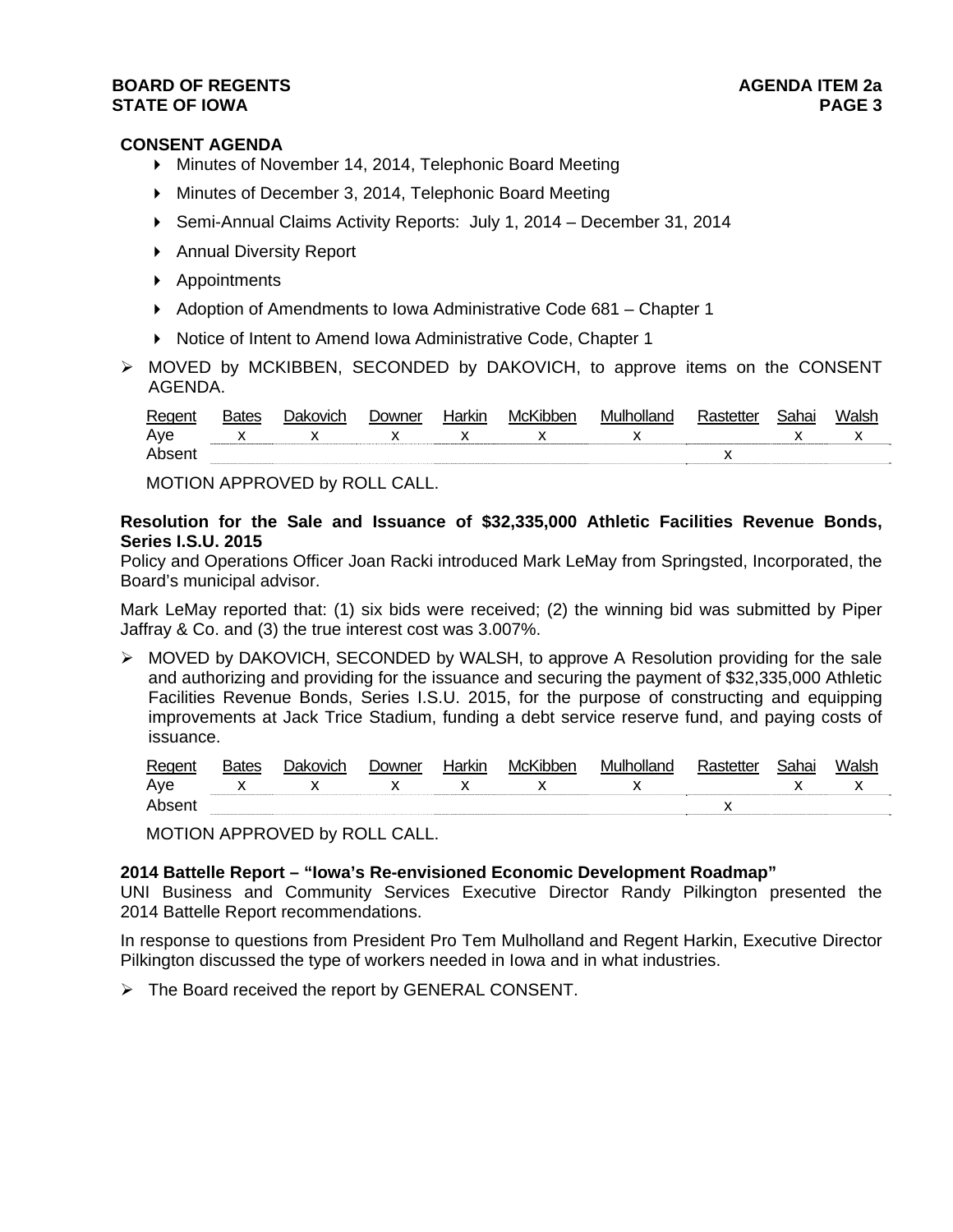## **Economic Development Presentation at the University of Northern Iowa: "EDA University Center – Supporting Entrepreneurship Across Iowa"**

Business and Community Services Executive Director Randy Pilkington introduced Institute for Decision Making Associate Director LaDene Bowen, who gave a presentation on supporting entrepreneurship in Iowa.

In response to a question from Regent Harkin, Associate Director Bowen explained how the Center works with community leaders to develop economic development plans.

 $\triangleright$  The Board received the presentation by GENERAL CONSENT.

## **Admissions Study Team Final Report**

TIER Project Manager Mark Braun commented on Administrative Business Case SS-08 and its recommendation to standardize manual calculation of the Regent Admission Index and introduced Chief Academic Officer Dr. Diana Gonzalez for further remarks on the Admissions Study Team's report.

In response to a question from Regent McKibben, Chief Academic Officer Dr. Gonzalez provided rationale for using two formulas in the interim as opposed to one if standardization is the goal. Further discussion occurred on the predictive value of ACT scores, high school GPA, and class rank.

President Pro Tem Mulholland thought it made sense to use both formulas for a year to gather data for analysis.

Regent Sahai expressed concern for students that fall short of the minimum 245 score and yet have great leadership capability, which is not included in the criteria.

- $\triangleright$  MOVED by DOWNER, SECONDED by HARKIN, to:
	- Approve the Admissions Study Team proposal to adopt the proposed alternative formula for the Regent Admission Index to be used for Iowa high school students without a high school rank;
	- ▶ Approve the proposed changes to Board Policy Manual §6.02; and
	- Authorize the Executive Director to file the Notice of Intent to Amend the Iowa Administrative Rules regarding the Regent Admission Index as stated in the agenda item.

| Regent | <b>Bates</b> | Jakovich    | Downer | Harkir | McKibber | Mulholland      | Sahai |  |
|--------|--------------|-------------|--------|--------|----------|-----------------|-------|--|
| Ave    |              | $X$ x $X$ x |        |        |          | $X$ x $X$ x $X$ |       |  |
| Nay    |              |             |        |        |          |                 |       |  |

MOTION APPROVED by ROLL CALL.

#### **Proposed University of Iowa 2015 Early Retirement Incentive Program**

General Counsel Tom Evans and Policy and Operations Officer Marcia Brunson provided an overview of the proposed University of Iowa 2015 Early Retirement Incentive Program.

- > MOVED by HARKIN, SECONDED by MULHOLLAND, to:
	- Approve the University of Iowa request for an Early Retirement Incentive Program; and
	- Direct the University to submit a report regarding its Early Retirement Incentive Program at the August 2015 Board meeting.

| Regen | וביו | - 311 | <b>MCL</b> | \\/II |     | ıа |     |
|-------|------|-------|------------|-------|-----|----|-----|
| Ave   | v    |       |            |       | . . |    | . . |
| Nay   |      |       |            |       |     |    |     |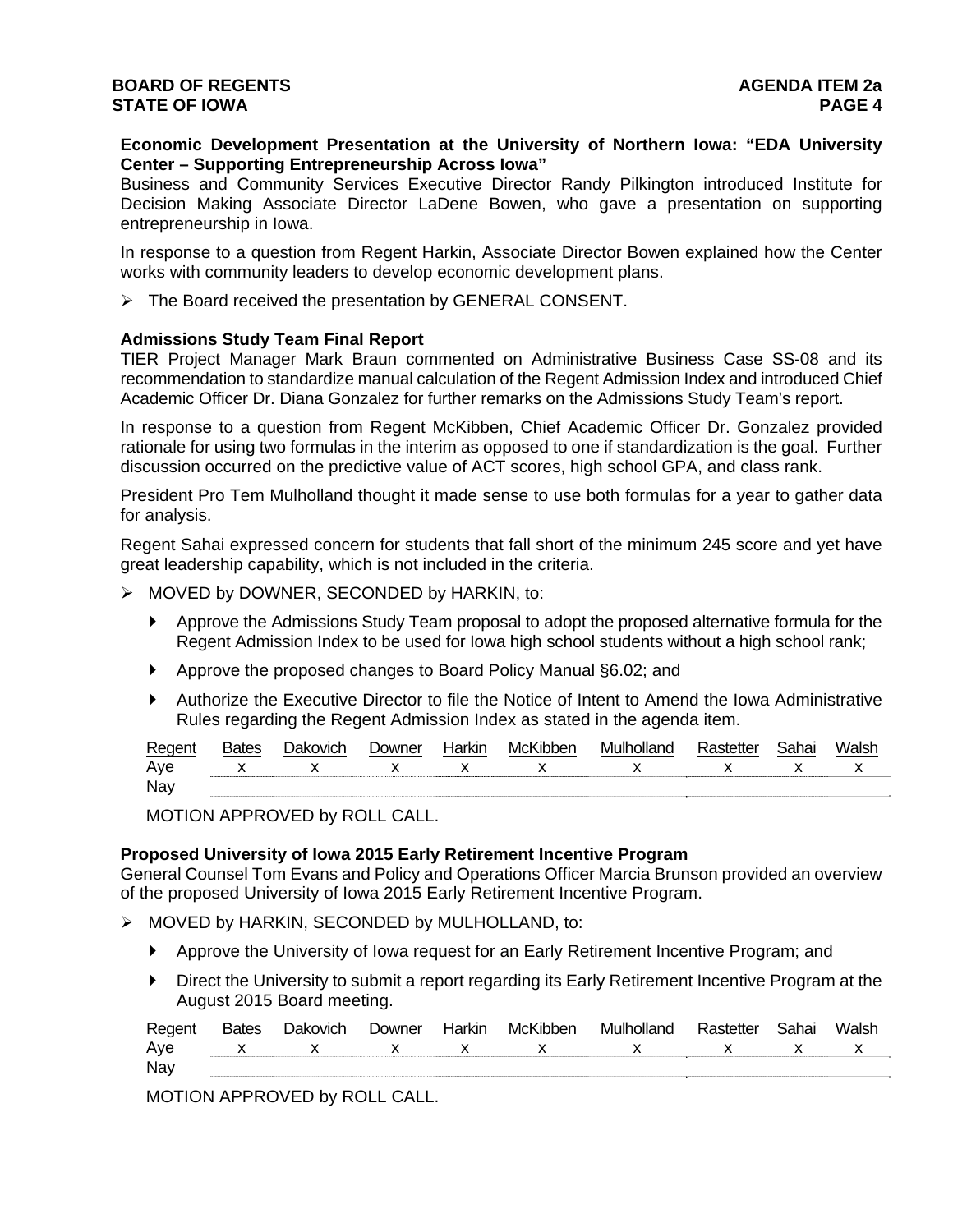## **BOARD OF REGENTS AGENER AGENERAL LIMIT CONTROL STATE OF IOWA** PAGE 5

# **TIER Update**

Regent McKibben welcomed TIER Transformation Project Manager Mark Braun. Both provided comments on recent TIER activities, including an update on the Request for Proposals (RFPs) since the December 3, 2014, Board meeting.

- Administrative Business Cases:
	- Delivery of Services The universities were selected for implementation with Chazey Partners retained to provide technical expertise.
	- Procurement Huron Consulting Group was selected for implementation.
- Academic Business Cases: Responses to the RFPs have been received, finalists will be interviewed, and a selection will be made by February 13, 2015.
- $\triangleright$  The Board received the reports by GENERAL CONSENT.

## **Report of the Education and Student Affairs Committee**

The Education and Student Affairs Committee was held at 3:30 p.m. on February 4th.

- $\triangleright$  MOVED by MULHOLLAND, SECONDED by HARKIN, to:
	- Approve the Minutes of the December 3, 2014, Education and Student Affairs Committee;
	- ▶ Receive the presentation at the University of Northern Iowa: "First Year Only";
	- Receive the 2013-2014 Distance Education Report;
	- Approve the request for a new program at the University of Iowa "Master of Science Program in Business Analytics" and a new program at Iowa State University "Master of Business Analytics";
	- Approve the request for a center name change at the University of Northern Iowa: From UNI Regional Business Center to UNI Center for Business Growth and Innovation;
	- Receive the 2013-2014 Report on Faculty Resignations;
	- Receive the 2015 Education and Student Affairs Committee Work Plan; and
	- Receive the Report of the Education and Student Affairs Committee.

| Regent | <b>Bates</b> | Dakovich     | <i>D</i> owner | Harkin | McKibben | Mulholland | Rastetter | Sahai | Walsh |
|--------|--------------|--------------|----------------|--------|----------|------------|-----------|-------|-------|
| Aye    |              | $\mathbf{x}$ |                |        |          |            |           |       |       |
| Nay    |              |              |                |        |          |            |           |       |       |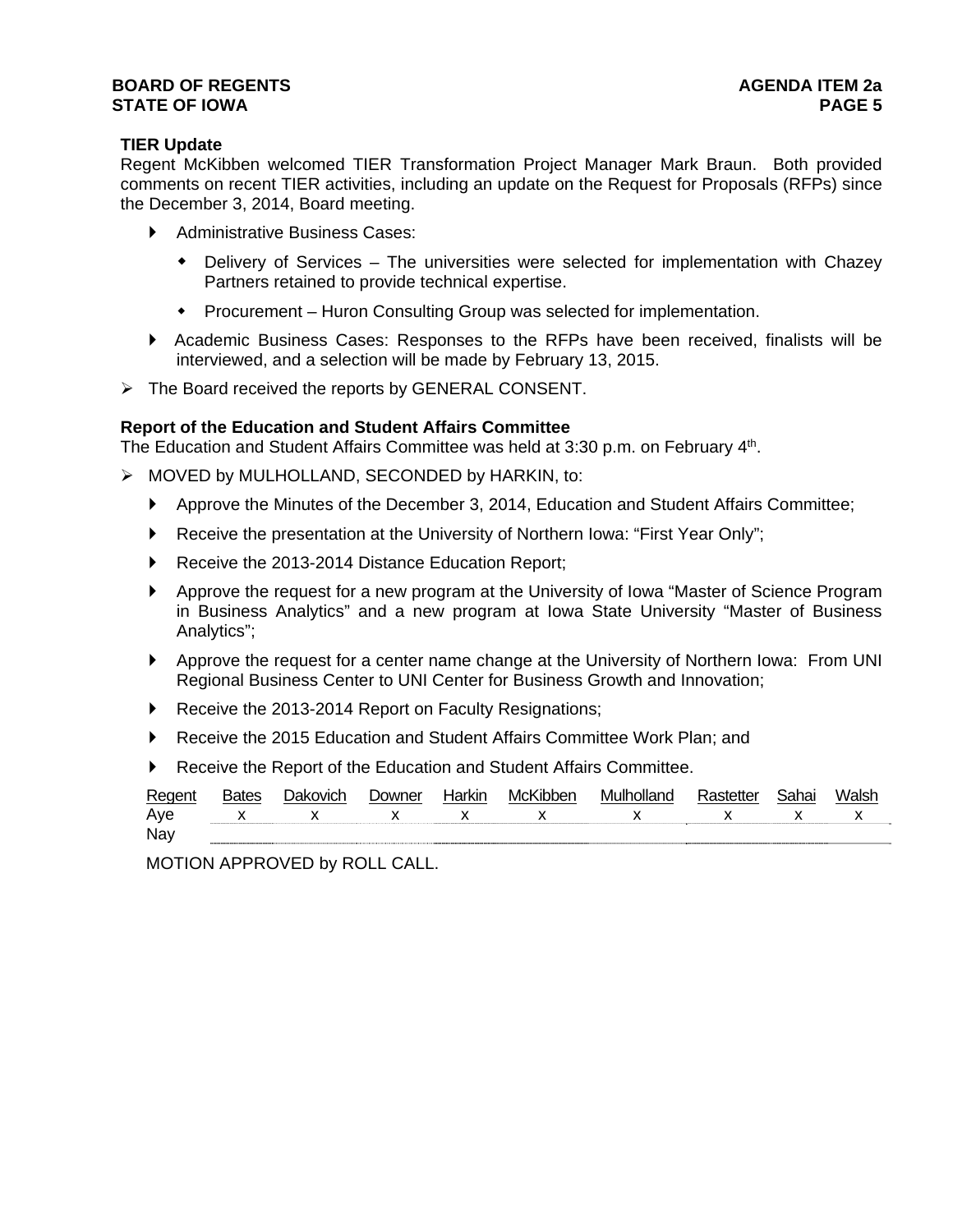## **BOARD OF REGENTS AGENER AGENERAL LIMIT CONTROL STATE OF IOWA PAGE 6**

# **Report of the Property and Facilities Committee**

The Property and Facilities Committee was held at 9:00 a.m. on February 5th.

- $\triangleright$  MOVED by DAKOVICH, SECONDED by DOWNER, to:
	- Receive the Facilities Governance Report and reaffirm the Board's support for continued:
		- Inter-institutional collaboration and coordination on facility issues; and
		- $\bullet$  Institutional correction of identified fire safety and deferred maintenance deficiencies within the limits of available resources;
	- Approve the actions, as detailed on page one in the memorandum, for the following Register of University of Iowa Capital Improvement Business Transactions items:
		- Westlawn Renovate Student Health & Wellness Space project;
		- UIHC Relocation of Pediatrics and Psychiatry Department Offices project; and
		- Steam Utility Enterprise Systems Replace Riverside Drive / Grand Avenue Steam Distribution System – Phase 1 project;
	- University of Iowa Proposed Property Purchase Approve, as detailed on page one in the memorandum, the purchase of one parcel of property at 815 1st Avenue, Coralville, Iowa, at a price of \$1,500,000;
	- Approve the actions, as detailed on page one in the memorandum, for the Register of Iowa State University Capital Improvement Business Transactions for the Forker Building – Kinesiology Renovation project;
	- ▶ For the University of Northern Iowa, approve the Proposed Demolition of 1233 West 22nd Street, Cedar Falls, Iowa;
	- Institutional Agreements, Leases and Easements Approve, as detailed on page one in the memorandum:
		- Iowa State University entering into additional off-campus housing agreements for the 2015-2017 academic years;
		- One agreement for the benefit of the University of Northern Iowa, including delegation of approval of service schedules and exhibits to the Executive Director; and
		- One easement for the benefit of the University of Northern Iowa; subject to approval of the final documents by the Board Office and Attorney General's Office; and
	- Receive the Report of the Property and Facilities Committee.

| Regent | <b>Bates</b> | <b>Dakovich</b> | า∩wner | Harkir | McKibber                                                                                                                                                                                                                                                                                         | Mulholland                  |  |              |
|--------|--------------|-----------------|--------|--------|--------------------------------------------------------------------------------------------------------------------------------------------------------------------------------------------------------------------------------------------------------------------------------------------------|-----------------------------|--|--------------|
| Aye    |              | $X$ x $X$ x x   |        |        | $\mathsf{X}$ and $\mathsf{X}$ and $\mathsf{X}$ are $\mathsf{X}$ and $\mathsf{X}$ and $\mathsf{X}$ are $\mathsf{X}$ and $\mathsf{X}$ are $\mathsf{X}$ and $\mathsf{X}$ are $\mathsf{X}$ and $\mathsf{X}$ are $\mathsf{X}$ and $\mathsf{X}$ are $\mathsf{X}$ and $\mathsf{X}$ are $\mathsf{X}$ and | $\mathsf{X}$ x $\mathsf{X}$ |  | $\mathsf{X}$ |
| Nay    |              |                 |        |        |                                                                                                                                                                                                                                                                                                  |                             |  |              |